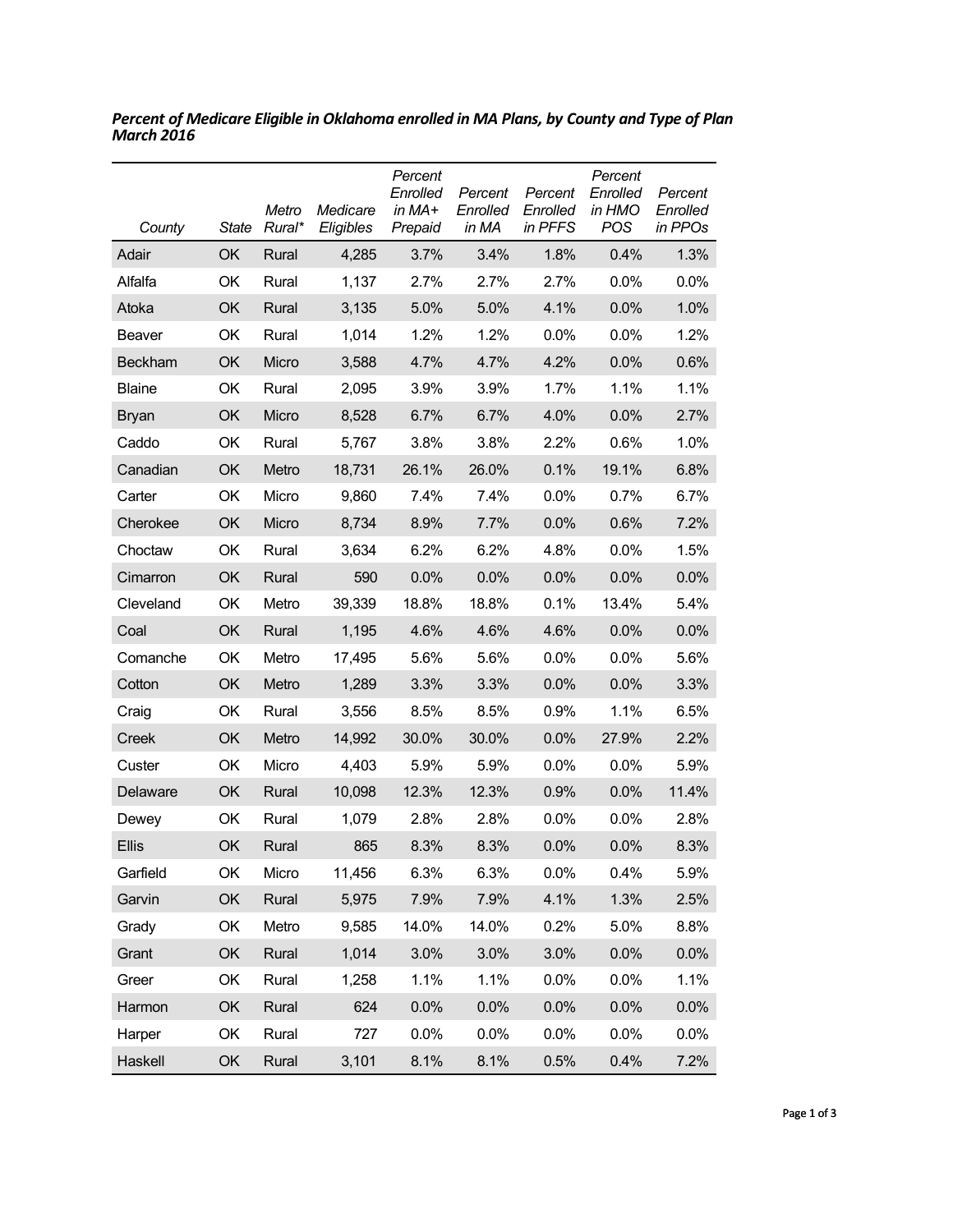| County         | State | Metro<br>Rural* | Medicare<br>Eligibles | Percent<br>Enrolled<br>in MA+<br>Prepaid | Percent<br>Enrolled<br>in MA | Percent<br>Enrolled<br>in PFFS | Percent<br>Enrolled<br>in HMO<br>POS | Percent<br>Enrolled<br>in PPOs |
|----------------|-------|-----------------|-----------------------|------------------------------------------|------------------------------|--------------------------------|--------------------------------------|--------------------------------|
| Hughes         | OK    | Rural           | 3,117                 | 9.2%                                     | 9.2%                         | $0.0\%$                        | 1.0%                                 | 8.3%                           |
| Jackson        | OK    | Micro           | 4,197                 | 3.1%                                     | 3.1%                         | 2.6%                           | 0.0%                                 | 0.4%                           |
| Jefferson      | OK    | Rural           | 1,448                 | 5.1%                                     | 5.1%                         | 3.2%                           | 0.8%                                 | 1.0%                           |
| Johnston       | OK    | Rural           | 2,457                 | 4.2%                                     | 4.2%                         | 2.0%                           | 0.0%                                 | 2.2%                           |
| Kay            | OK    | Micro           | 10,090                | 9.1%                                     | 9.0%                         | 0.0%                           | 0.0%                                 | 9.0%                           |
| Kingfisher     | OK    | Rural           | 2,819                 | 6.3%                                     | 6.3%                         | 3.8%                           | 1.5%                                 | 1.0%                           |
| Kiowa          | OK    | Rural           | 2,228                 | 5.8%                                     | 5.8%                         | $0.0\%$                        | 0.6%                                 | 5.2%                           |
| Latimer        | OK    | Rural           | 2,575                 | 6.9%                                     | 6.9%                         | 4.6%                           | 0.0%                                 | 2.3%                           |
| Le Flore       | OK    | Metro           | 10,546                | 12.5%                                    | 12.4%                        | $0.0\%$                        | 0.0%                                 | 12.4%                          |
| Lincoln        | OK    | Metro           | 6,990                 | 17.3%                                    | 17.3%                        | 0.0%                           | 8.3%                                 | 9.0%                           |
| Logan          | OK    | Metro           | 7,535                 | 19.3%                                    | 19.3%                        | 0.3%                           | 12.0%                                | 7.0%                           |
| Love           | OK    | Rural           | 2,161                 | 3.9%                                     | 3.9%                         | 2.5%                           | 0.0%                                 | 1.4%                           |
| Major          | OK    | Rural           | 1,634                 | 2.0%                                     | 2.0%                         | 2.0%                           | 0.0%                                 | 0.0%                           |
| Marshall       | OK    | Rural           | 3,731                 | 6.1%                                     | 6.1%                         | 3.4%                           | 0.0%                                 | 2.7%                           |
| Mayes          | OK    | Rural           | 8,732                 | 14.7%                                    | 14.7%                        | 0.5%                           | 8.6%                                 | 5.7%                           |
| <b>McClain</b> | OK    | Metro           | 6,832                 | 11.8%                                    | 11.8%                        | 0.4%                           | 2.8%                                 | 8.6%                           |
| McCurtain      | OK    | Rural           | 7,215                 | 7.1%                                     | 7.1%                         | 5.7%                           | 0.0%                                 | 1.4%                           |
| McIntosh       | OK    | Rural           | 6,000                 | 8.3%                                     | 8.3%                         | 3.4%                           | 1.5%                                 | 3.4%                           |
| Murray         | OK    | Rural           | 3,039                 | 5.1%                                     | 5.1%                         | 2.8%                           | 0.8%                                 | 1.5%                           |
| Muskogee       | OK    | Micro           | 14,937                | 10.1%                                    | 10.0%                        | 0.3%                           | 3.1%                                 | 6.6%                           |
| Noble          | OK    | Rural           | 2,440                 | 3.3%                                     | 3.3%                         | 0.0%                           | 0.0%                                 | 3.3%                           |
| Nowata         | OK    | Rural           | 2,474                 | 7.0%                                     | 7.0%                         | 0.0%                           | 0.0%                                 | 7.0%                           |
| Okfuskee       | OK    | Rural           | 2,560                 | 9.5%                                     | 9.5%                         | 6.7%                           | 1.3%                                 | 1.6%                           |
| Oklahoma       | OK    | Metro           | 119,001               | 22.9%                                    | 22.9%                        | 0.1%                           | 18.0%                                | 4.8%                           |
| Okmulgee       | OK    | Metro           | 8,854                 | 14.2%                                    | 14.2%                        | 0.4%                           | 4.8%                                 | 9.0%                           |
| Osage          | OK    | Metro           | 9,374                 | 20.4%                                    | 20.4%                        | 0.0%                           | 13.4%                                | 7.0%                           |
| Ottawa         | OK    | Micro           | 7,923                 | 9.0%                                     | 9.0%                         | 0.6%                           | 0.0%                                 | 8.4%                           |
| Pawnee         | OK    | Metro           | 3,795                 | 10.4%                                    | 10.4%                        | 0.0%                           | 1.1%                                 | 9.2%                           |
| Payne          | OK    | Micro           | 11,106                | 5.4%                                     | 5.4%                         | 0.0%                           | 2.9%                                 | 2.5%                           |
| Pittsburg      | OK    | Micro           | 9,704                 | 7.9%                                     | 7.9%                         | 0.0%                           | 0.4%                                 | 7.5%                           |
| Pontotoc       | OK    | Micro           | 7,644                 | 7.4%                                     | 7.4%                         | 5.7%                           | 0.4%                                 | 1.3%                           |

*Percent of Medicare Eligible in Oklahoma enrolled in MA Plans, by County and Type of Plan March 2016*